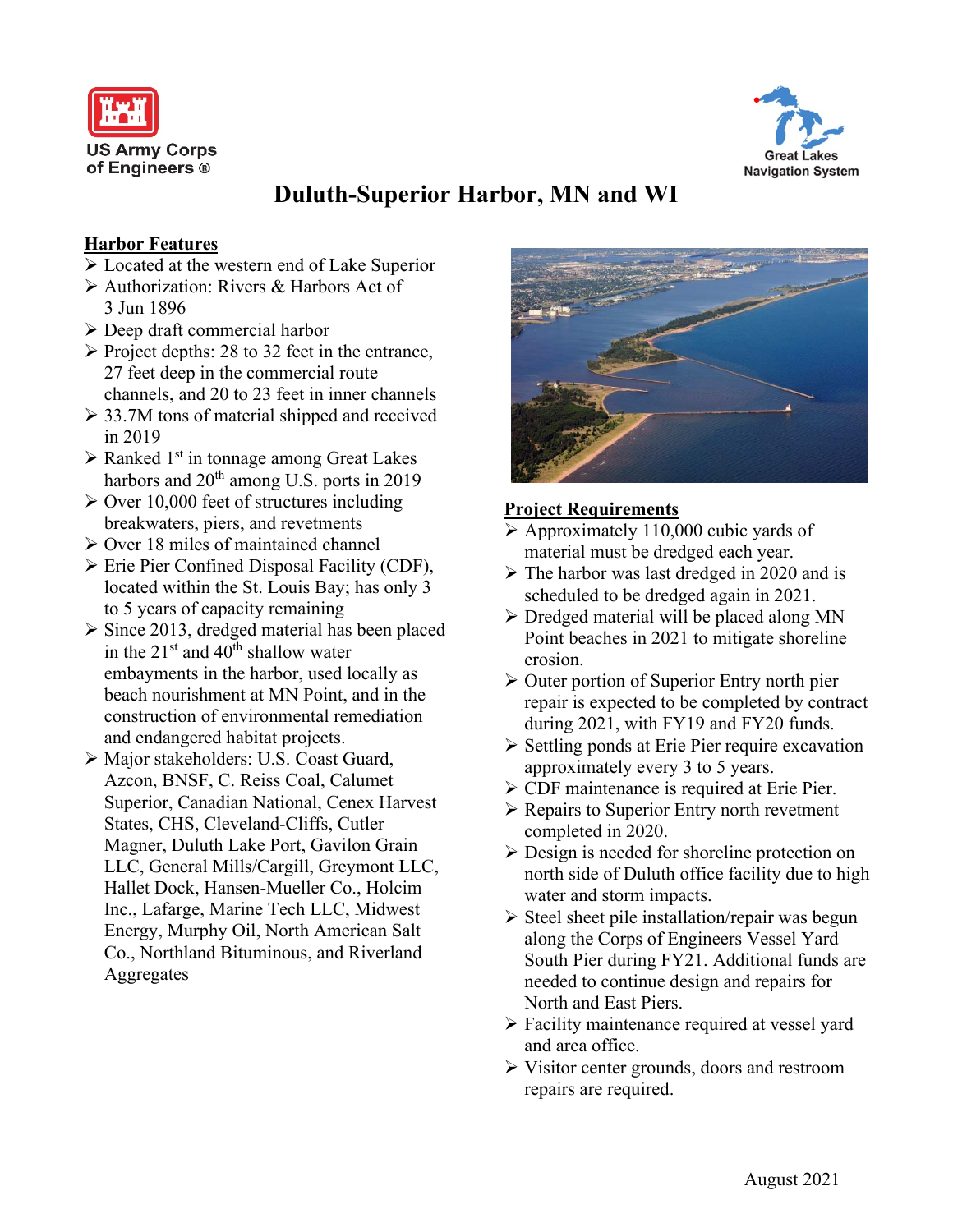### **Consequences of Not Maintaining the Project**

- $\triangleright$  If the harbor closed to commercial traffic, commodities would have to be transported by rail and truck. This would increase annual emission rates by over 272.2M lbs of harmful particulate matter (PM-10) and increase costs by \$60.9M due to increased railroad related accidents and \$40.7M due to increased trucking related accidents.
- Light loading; losses of between 1 and 2 feet of channel depth results in increased transportation costs of between \$15.7M and \$30.0M annually
- $\geq$  Loss or relocation of over 11,500 jobs dependent upon port activities
- Cessation or relocation of commercial shipping activity in the region

#### **Transportation Importance**

- $\triangleright$  Major international port on the Great Lakes and harbor of refuge; westernmost harbor in the United States with direct access to the Atlantic Ocean
- $\triangleright$  Commodities shipped or received include iron ore, coal, forest products, petroleum, grain, general cargo, steel, scrap iron, and wind turbine parts.
- $\triangleright$  Waterborne transportation facilitated by the harbor supports \$1.6B in business revenue, 6,827 direct, indirect, and induced jobs, and \$579.8M in labor income to the transportation sector.
- Generates \$240M in federal and state tax revenue.
- Port of International Trade
- $\triangleright$  Commodities handled by the Port and Great Lakes-St. Lawrence Seaway System at large support \$35B in business revenue, 237,868 jobs, and \$14.2B in wages throughout the US and Canada.
- $\triangleright$  Commodities handled by the harbor support \$33.5B in business revenue, 178,403 direct, indirect, and induced jobs, and \$9.4B in labor income.
- Home port of U.S. Coast Guard's 225-footlong cutter Alder. Home to U.S. Coast Guard auxiliary station and Marine Safety Unit, responsible for port safety and security, marine environmental protection, and commercial vessel safety missions under the auspices of the Department of Homeland Security.
- $\triangleright$  Port of Call for Great Lakes Cruise Vessels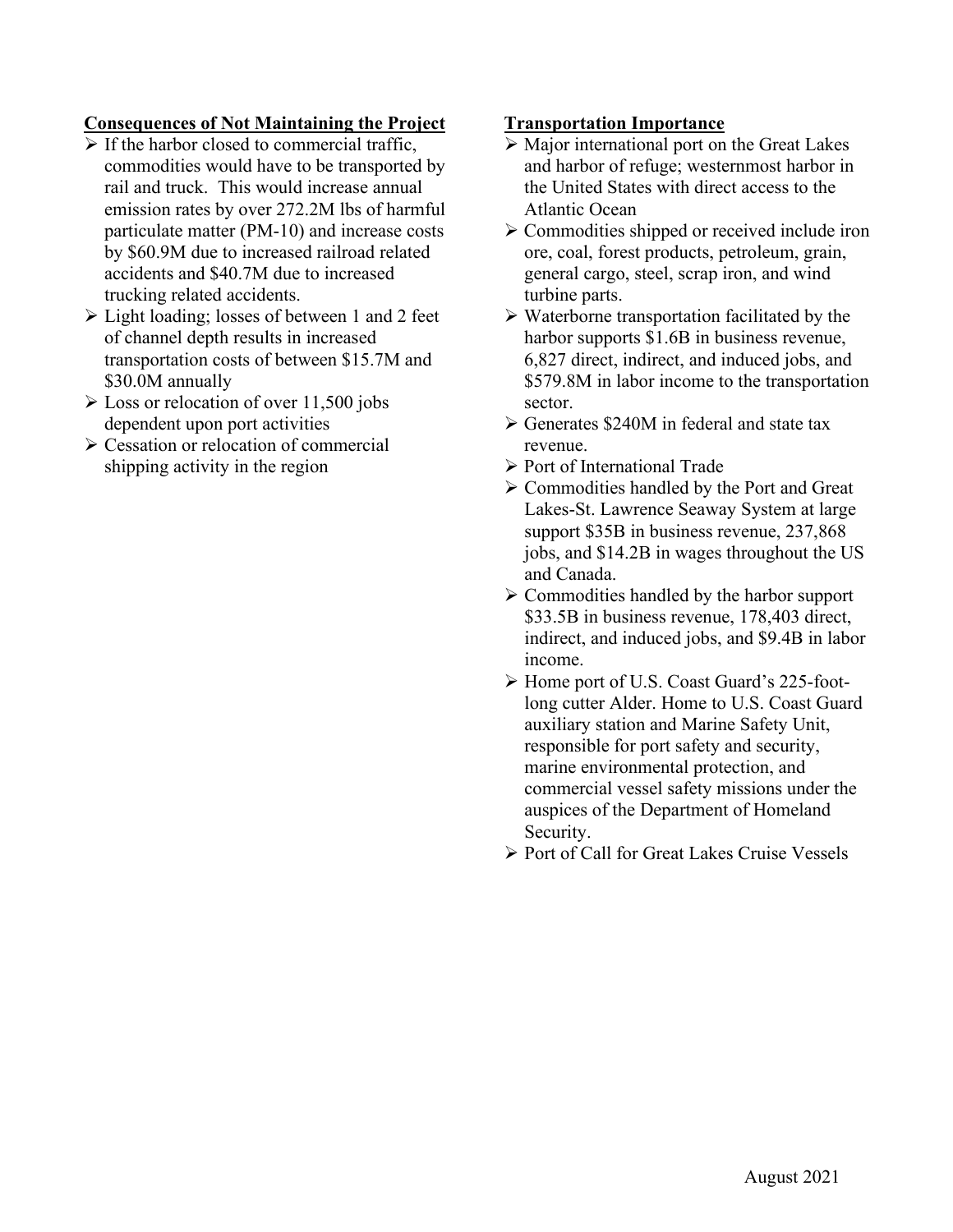# **U.S. Army Corps of Engineers Fiscal Year (FY) 2020, 2021, and 2022 Duluth-Superior Harbor, MN and WI - Project Requirements and President's Budget (\$1,000)**

| 627<br>627<br>646<br>646<br>775<br>Project Condition Surveys<br>775<br>Maintenance Dredging -<br>Primary Work Package<br>3,000<br>2,350<br>2.655<br>3,000<br>2,350<br>2,655<br>Superior Entry N. Revetment<br>Repairs<br>1,500<br>1,650<br>1,376<br>1,376<br>1,500<br>1,650<br>Superior Entry N. Pier Repair by<br>$\mathbf{0}$<br>4,000<br>4,000<br>$\overline{0}$<br>$\mathbf{0}$<br>$\overline{0}$<br>contract<br>150<br>150<br>250<br>250<br>Regional Asset Management<br>250<br>250<br>6,000<br>$\mathbf{0}$<br>$\mathbf{0}$<br>$\boldsymbol{0}$<br>Vessel Yard Structure Repair<br>6,000<br>13,250<br>$\boldsymbol{0}$<br>$\mathbf{0}$<br>$\mathbf{0}$<br>E&D for Vessel Yard Repairs<br>$\boldsymbol{0}$<br>300<br>250<br>Vessel Yard Facility<br>Maintenance<br>$\boldsymbol{0}$<br>$\mathbf{0}$<br>$\mathbf{0}$<br>$\overline{0}$<br>$\boldsymbol{0}$<br>3,890<br>E&D for Duluth Facility<br>$\mathbf{0}$<br>$\overline{0}$<br>$\boldsymbol{0}$<br>Shoreline Stabilization<br>480<br>250<br>250<br>Construction for Duluth Facility<br>$\boldsymbol{0}$<br>$\boldsymbol{0}$<br>$\boldsymbol{0}$<br>$\boldsymbol{0}$<br>$\boldsymbol{0}$<br>Shoreline Stabilization<br>4,000<br>Acquisition and Repairs - Stone<br>$\boldsymbol{0}$<br>$\overline{0}$<br>$\mathbf{0}$<br>$\boldsymbol{0}$<br>$\mathbf{0}$<br>Dock<br>8.000<br>$\mathbf{0}$<br>$\mathbf{0}$<br>$\boldsymbol{0}$<br>$\mathbf{0}$<br>$\mathbf{0}$<br><b>Entry Revetment Maintenance</b><br>1,500<br>$\boldsymbol{0}$<br>$\boldsymbol{0}$<br>$\mathbf{0}$<br>$\mathbf{0}$<br>$\mathbf{0}$<br>Erie Pier CDF Maintenance<br>1,980<br>Area Office Facility<br>$\boldsymbol{0}$<br>Maintenance<br>$\boldsymbol{0}$<br>$\overline{0}$<br>$\mathbf{0}$<br>860<br>$\Omega$<br>100<br>$\boldsymbol{0}$<br>$\mathbf{0}$<br>$\boldsymbol{0}$<br>75<br>75<br>Industrial Hygiene Assessment<br>Cultural Resources Management<br>(Env. Stewardship) for Nav<br>$\boldsymbol{0}$<br>$\boldsymbol{0}$<br>69<br>69<br>77<br>77<br>$\mathbf{0}$<br>$\mathbf{0}$<br>300<br>300<br>Duluth Facility Security - CIPR<br>300<br>300<br>Operation/Maint. of Visitor<br>Center for Navigation<br>$\boldsymbol{0}$<br>$\boldsymbol{0}$<br>347<br>347<br>360<br>360<br>49<br>38<br>38<br>33<br>45<br>45<br>Real Estate Management<br><b>Environmental and Real Estate</b><br>Coordination for Bungee Dock<br>$\boldsymbol{0}$<br>$\boldsymbol{0}$<br>50<br>$\boldsymbol{0}$<br>50<br>$\overline{0}$<br>$\mathbf{0}$<br>$\mathbf{0}$<br>$\mathbf{0}$<br>$\mathbf{0}$<br>10<br><b>Environmental Compliance</b><br>10<br><b>Other Business Lines</b><br>Environmental Stewardship<br>68<br>68<br>$\boldsymbol{0}$<br>$\boldsymbol{0}$<br>$\boldsymbol{0}$<br>$\boldsymbol{0}$<br>742<br>468<br>400<br>O&M of Visitor Center<br>516<br>453<br>358<br>E&D for Visitor Foundation<br>$\boldsymbol{0}$<br>$\boldsymbol{0}$<br>Repairs<br>120<br>125<br>2,500<br>$\boldsymbol{0}$<br>$\mathbf{0}$<br>$\mathbf{0}$<br>$\mathbf{0}$<br>$\mathbf{0}$<br>$\mathbf{0}$<br>Visitor Center Grounds Imp.<br>2,000<br>Visitor Center Windows and<br>$\boldsymbol{0}$<br>$\boldsymbol{0}$<br>$\boldsymbol{0}$<br>$\boldsymbol{0}$<br>$\boldsymbol{0}$<br>Door Replacement<br>1.000<br>Visitor Center Restroom Rehab<br>and Storm Water Backflow<br>$\boldsymbol{0}$<br>$\overline{0}$<br>$\boldsymbol{0}$<br>2,000<br>$\boldsymbol{0}$<br>$\overline{0}$<br>Prevention<br><b>TOTAL</b><br>16,632<br>15,870<br>6,808<br>5,458<br>48,195<br>6,847 | <b>Work Package</b> | <b>FY20</b><br>Requirement | <b>FY20</b><br>Appropriation | <b>FY21</b><br>Requirement | <b>FY21</b><br>Appropriation | <b>FY22</b><br>Requirement | <b>FY22</b><br>President's<br><b>Budget</b> |  |
|-------------------------------------------------------------------------------------------------------------------------------------------------------------------------------------------------------------------------------------------------------------------------------------------------------------------------------------------------------------------------------------------------------------------------------------------------------------------------------------------------------------------------------------------------------------------------------------------------------------------------------------------------------------------------------------------------------------------------------------------------------------------------------------------------------------------------------------------------------------------------------------------------------------------------------------------------------------------------------------------------------------------------------------------------------------------------------------------------------------------------------------------------------------------------------------------------------------------------------------------------------------------------------------------------------------------------------------------------------------------------------------------------------------------------------------------------------------------------------------------------------------------------------------------------------------------------------------------------------------------------------------------------------------------------------------------------------------------------------------------------------------------------------------------------------------------------------------------------------------------------------------------------------------------------------------------------------------------------------------------------------------------------------------------------------------------------------------------------------------------------------------------------------------------------------------------------------------------------------------------------------------------------------------------------------------------------------------------------------------------------------------------------------------------------------------------------------------------------------------------------------------------------------------------------------------------------------------------------------------------------------------------------------------------------------------------------------------------------------------------------------------------------------------------------------------------------------------------------------------------------------------------------------------------------------------------------------------------------------------------------------------------------------------------------------------------------------------------------------------------------------------------------------------------------------------------------------------------------------------------------------------------------------------------------------------------------------------------------------------------------------------------------------------------------------------------------------------------------|---------------------|----------------------------|------------------------------|----------------------------|------------------------------|----------------------------|---------------------------------------------|--|
|                                                                                                                                                                                                                                                                                                                                                                                                                                                                                                                                                                                                                                                                                                                                                                                                                                                                                                                                                                                                                                                                                                                                                                                                                                                                                                                                                                                                                                                                                                                                                                                                                                                                                                                                                                                                                                                                                                                                                                                                                                                                                                                                                                                                                                                                                                                                                                                                                                                                                                                                                                                                                                                                                                                                                                                                                                                                                                                                                                                                                                                                                                                                                                                                                                                                                                                                                                                                                                                                         |                     |                            |                              |                            |                              |                            |                                             |  |
|                                                                                                                                                                                                                                                                                                                                                                                                                                                                                                                                                                                                                                                                                                                                                                                                                                                                                                                                                                                                                                                                                                                                                                                                                                                                                                                                                                                                                                                                                                                                                                                                                                                                                                                                                                                                                                                                                                                                                                                                                                                                                                                                                                                                                                                                                                                                                                                                                                                                                                                                                                                                                                                                                                                                                                                                                                                                                                                                                                                                                                                                                                                                                                                                                                                                                                                                                                                                                                                                         |                     |                            |                              |                            |                              |                            |                                             |  |
|                                                                                                                                                                                                                                                                                                                                                                                                                                                                                                                                                                                                                                                                                                                                                                                                                                                                                                                                                                                                                                                                                                                                                                                                                                                                                                                                                                                                                                                                                                                                                                                                                                                                                                                                                                                                                                                                                                                                                                                                                                                                                                                                                                                                                                                                                                                                                                                                                                                                                                                                                                                                                                                                                                                                                                                                                                                                                                                                                                                                                                                                                                                                                                                                                                                                                                                                                                                                                                                                         |                     |                            |                              |                            |                              |                            |                                             |  |
|                                                                                                                                                                                                                                                                                                                                                                                                                                                                                                                                                                                                                                                                                                                                                                                                                                                                                                                                                                                                                                                                                                                                                                                                                                                                                                                                                                                                                                                                                                                                                                                                                                                                                                                                                                                                                                                                                                                                                                                                                                                                                                                                                                                                                                                                                                                                                                                                                                                                                                                                                                                                                                                                                                                                                                                                                                                                                                                                                                                                                                                                                                                                                                                                                                                                                                                                                                                                                                                                         |                     |                            |                              |                            |                              |                            |                                             |  |
|                                                                                                                                                                                                                                                                                                                                                                                                                                                                                                                                                                                                                                                                                                                                                                                                                                                                                                                                                                                                                                                                                                                                                                                                                                                                                                                                                                                                                                                                                                                                                                                                                                                                                                                                                                                                                                                                                                                                                                                                                                                                                                                                                                                                                                                                                                                                                                                                                                                                                                                                                                                                                                                                                                                                                                                                                                                                                                                                                                                                                                                                                                                                                                                                                                                                                                                                                                                                                                                                         |                     |                            |                              |                            |                              |                            |                                             |  |
|                                                                                                                                                                                                                                                                                                                                                                                                                                                                                                                                                                                                                                                                                                                                                                                                                                                                                                                                                                                                                                                                                                                                                                                                                                                                                                                                                                                                                                                                                                                                                                                                                                                                                                                                                                                                                                                                                                                                                                                                                                                                                                                                                                                                                                                                                                                                                                                                                                                                                                                                                                                                                                                                                                                                                                                                                                                                                                                                                                                                                                                                                                                                                                                                                                                                                                                                                                                                                                                                         |                     |                            |                              |                            |                              |                            |                                             |  |
|                                                                                                                                                                                                                                                                                                                                                                                                                                                                                                                                                                                                                                                                                                                                                                                                                                                                                                                                                                                                                                                                                                                                                                                                                                                                                                                                                                                                                                                                                                                                                                                                                                                                                                                                                                                                                                                                                                                                                                                                                                                                                                                                                                                                                                                                                                                                                                                                                                                                                                                                                                                                                                                                                                                                                                                                                                                                                                                                                                                                                                                                                                                                                                                                                                                                                                                                                                                                                                                                         |                     |                            |                              |                            |                              |                            |                                             |  |
|                                                                                                                                                                                                                                                                                                                                                                                                                                                                                                                                                                                                                                                                                                                                                                                                                                                                                                                                                                                                                                                                                                                                                                                                                                                                                                                                                                                                                                                                                                                                                                                                                                                                                                                                                                                                                                                                                                                                                                                                                                                                                                                                                                                                                                                                                                                                                                                                                                                                                                                                                                                                                                                                                                                                                                                                                                                                                                                                                                                                                                                                                                                                                                                                                                                                                                                                                                                                                                                                         |                     |                            |                              |                            |                              |                            |                                             |  |
|                                                                                                                                                                                                                                                                                                                                                                                                                                                                                                                                                                                                                                                                                                                                                                                                                                                                                                                                                                                                                                                                                                                                                                                                                                                                                                                                                                                                                                                                                                                                                                                                                                                                                                                                                                                                                                                                                                                                                                                                                                                                                                                                                                                                                                                                                                                                                                                                                                                                                                                                                                                                                                                                                                                                                                                                                                                                                                                                                                                                                                                                                                                                                                                                                                                                                                                                                                                                                                                                         |                     |                            |                              |                            |                              |                            |                                             |  |
|                                                                                                                                                                                                                                                                                                                                                                                                                                                                                                                                                                                                                                                                                                                                                                                                                                                                                                                                                                                                                                                                                                                                                                                                                                                                                                                                                                                                                                                                                                                                                                                                                                                                                                                                                                                                                                                                                                                                                                                                                                                                                                                                                                                                                                                                                                                                                                                                                                                                                                                                                                                                                                                                                                                                                                                                                                                                                                                                                                                                                                                                                                                                                                                                                                                                                                                                                                                                                                                                         |                     |                            |                              |                            |                              |                            |                                             |  |
|                                                                                                                                                                                                                                                                                                                                                                                                                                                                                                                                                                                                                                                                                                                                                                                                                                                                                                                                                                                                                                                                                                                                                                                                                                                                                                                                                                                                                                                                                                                                                                                                                                                                                                                                                                                                                                                                                                                                                                                                                                                                                                                                                                                                                                                                                                                                                                                                                                                                                                                                                                                                                                                                                                                                                                                                                                                                                                                                                                                                                                                                                                                                                                                                                                                                                                                                                                                                                                                                         |                     |                            |                              |                            |                              |                            |                                             |  |
|                                                                                                                                                                                                                                                                                                                                                                                                                                                                                                                                                                                                                                                                                                                                                                                                                                                                                                                                                                                                                                                                                                                                                                                                                                                                                                                                                                                                                                                                                                                                                                                                                                                                                                                                                                                                                                                                                                                                                                                                                                                                                                                                                                                                                                                                                                                                                                                                                                                                                                                                                                                                                                                                                                                                                                                                                                                                                                                                                                                                                                                                                                                                                                                                                                                                                                                                                                                                                                                                         |                     |                            |                              |                            |                              |                            |                                             |  |
|                                                                                                                                                                                                                                                                                                                                                                                                                                                                                                                                                                                                                                                                                                                                                                                                                                                                                                                                                                                                                                                                                                                                                                                                                                                                                                                                                                                                                                                                                                                                                                                                                                                                                                                                                                                                                                                                                                                                                                                                                                                                                                                                                                                                                                                                                                                                                                                                                                                                                                                                                                                                                                                                                                                                                                                                                                                                                                                                                                                                                                                                                                                                                                                                                                                                                                                                                                                                                                                                         |                     |                            |                              |                            |                              |                            |                                             |  |
|                                                                                                                                                                                                                                                                                                                                                                                                                                                                                                                                                                                                                                                                                                                                                                                                                                                                                                                                                                                                                                                                                                                                                                                                                                                                                                                                                                                                                                                                                                                                                                                                                                                                                                                                                                                                                                                                                                                                                                                                                                                                                                                                                                                                                                                                                                                                                                                                                                                                                                                                                                                                                                                                                                                                                                                                                                                                                                                                                                                                                                                                                                                                                                                                                                                                                                                                                                                                                                                                         |                     |                            |                              |                            |                              |                            |                                             |  |
|                                                                                                                                                                                                                                                                                                                                                                                                                                                                                                                                                                                                                                                                                                                                                                                                                                                                                                                                                                                                                                                                                                                                                                                                                                                                                                                                                                                                                                                                                                                                                                                                                                                                                                                                                                                                                                                                                                                                                                                                                                                                                                                                                                                                                                                                                                                                                                                                                                                                                                                                                                                                                                                                                                                                                                                                                                                                                                                                                                                                                                                                                                                                                                                                                                                                                                                                                                                                                                                                         |                     |                            |                              |                            |                              |                            |                                             |  |
|                                                                                                                                                                                                                                                                                                                                                                                                                                                                                                                                                                                                                                                                                                                                                                                                                                                                                                                                                                                                                                                                                                                                                                                                                                                                                                                                                                                                                                                                                                                                                                                                                                                                                                                                                                                                                                                                                                                                                                                                                                                                                                                                                                                                                                                                                                                                                                                                                                                                                                                                                                                                                                                                                                                                                                                                                                                                                                                                                                                                                                                                                                                                                                                                                                                                                                                                                                                                                                                                         |                     |                            |                              |                            |                              |                            |                                             |  |
|                                                                                                                                                                                                                                                                                                                                                                                                                                                                                                                                                                                                                                                                                                                                                                                                                                                                                                                                                                                                                                                                                                                                                                                                                                                                                                                                                                                                                                                                                                                                                                                                                                                                                                                                                                                                                                                                                                                                                                                                                                                                                                                                                                                                                                                                                                                                                                                                                                                                                                                                                                                                                                                                                                                                                                                                                                                                                                                                                                                                                                                                                                                                                                                                                                                                                                                                                                                                                                                                         |                     |                            |                              |                            |                              |                            |                                             |  |
|                                                                                                                                                                                                                                                                                                                                                                                                                                                                                                                                                                                                                                                                                                                                                                                                                                                                                                                                                                                                                                                                                                                                                                                                                                                                                                                                                                                                                                                                                                                                                                                                                                                                                                                                                                                                                                                                                                                                                                                                                                                                                                                                                                                                                                                                                                                                                                                                                                                                                                                                                                                                                                                                                                                                                                                                                                                                                                                                                                                                                                                                                                                                                                                                                                                                                                                                                                                                                                                                         |                     |                            |                              |                            |                              |                            |                                             |  |
|                                                                                                                                                                                                                                                                                                                                                                                                                                                                                                                                                                                                                                                                                                                                                                                                                                                                                                                                                                                                                                                                                                                                                                                                                                                                                                                                                                                                                                                                                                                                                                                                                                                                                                                                                                                                                                                                                                                                                                                                                                                                                                                                                                                                                                                                                                                                                                                                                                                                                                                                                                                                                                                                                                                                                                                                                                                                                                                                                                                                                                                                                                                                                                                                                                                                                                                                                                                                                                                                         |                     |                            |                              |                            |                              |                            |                                             |  |
|                                                                                                                                                                                                                                                                                                                                                                                                                                                                                                                                                                                                                                                                                                                                                                                                                                                                                                                                                                                                                                                                                                                                                                                                                                                                                                                                                                                                                                                                                                                                                                                                                                                                                                                                                                                                                                                                                                                                                                                                                                                                                                                                                                                                                                                                                                                                                                                                                                                                                                                                                                                                                                                                                                                                                                                                                                                                                                                                                                                                                                                                                                                                                                                                                                                                                                                                                                                                                                                                         |                     |                            |                              |                            |                              |                            |                                             |  |
|                                                                                                                                                                                                                                                                                                                                                                                                                                                                                                                                                                                                                                                                                                                                                                                                                                                                                                                                                                                                                                                                                                                                                                                                                                                                                                                                                                                                                                                                                                                                                                                                                                                                                                                                                                                                                                                                                                                                                                                                                                                                                                                                                                                                                                                                                                                                                                                                                                                                                                                                                                                                                                                                                                                                                                                                                                                                                                                                                                                                                                                                                                                                                                                                                                                                                                                                                                                                                                                                         |                     |                            |                              |                            |                              |                            |                                             |  |
|                                                                                                                                                                                                                                                                                                                                                                                                                                                                                                                                                                                                                                                                                                                                                                                                                                                                                                                                                                                                                                                                                                                                                                                                                                                                                                                                                                                                                                                                                                                                                                                                                                                                                                                                                                                                                                                                                                                                                                                                                                                                                                                                                                                                                                                                                                                                                                                                                                                                                                                                                                                                                                                                                                                                                                                                                                                                                                                                                                                                                                                                                                                                                                                                                                                                                                                                                                                                                                                                         |                     |                            |                              |                            |                              |                            |                                             |  |
|                                                                                                                                                                                                                                                                                                                                                                                                                                                                                                                                                                                                                                                                                                                                                                                                                                                                                                                                                                                                                                                                                                                                                                                                                                                                                                                                                                                                                                                                                                                                                                                                                                                                                                                                                                                                                                                                                                                                                                                                                                                                                                                                                                                                                                                                                                                                                                                                                                                                                                                                                                                                                                                                                                                                                                                                                                                                                                                                                                                                                                                                                                                                                                                                                                                                                                                                                                                                                                                                         |                     |                            |                              |                            |                              |                            |                                             |  |
|                                                                                                                                                                                                                                                                                                                                                                                                                                                                                                                                                                                                                                                                                                                                                                                                                                                                                                                                                                                                                                                                                                                                                                                                                                                                                                                                                                                                                                                                                                                                                                                                                                                                                                                                                                                                                                                                                                                                                                                                                                                                                                                                                                                                                                                                                                                                                                                                                                                                                                                                                                                                                                                                                                                                                                                                                                                                                                                                                                                                                                                                                                                                                                                                                                                                                                                                                                                                                                                                         |                     |                            |                              |                            |                              |                            |                                             |  |
|                                                                                                                                                                                                                                                                                                                                                                                                                                                                                                                                                                                                                                                                                                                                                                                                                                                                                                                                                                                                                                                                                                                                                                                                                                                                                                                                                                                                                                                                                                                                                                                                                                                                                                                                                                                                                                                                                                                                                                                                                                                                                                                                                                                                                                                                                                                                                                                                                                                                                                                                                                                                                                                                                                                                                                                                                                                                                                                                                                                                                                                                                                                                                                                                                                                                                                                                                                                                                                                                         |                     |                            |                              |                            |                              |                            |                                             |  |
|                                                                                                                                                                                                                                                                                                                                                                                                                                                                                                                                                                                                                                                                                                                                                                                                                                                                                                                                                                                                                                                                                                                                                                                                                                                                                                                                                                                                                                                                                                                                                                                                                                                                                                                                                                                                                                                                                                                                                                                                                                                                                                                                                                                                                                                                                                                                                                                                                                                                                                                                                                                                                                                                                                                                                                                                                                                                                                                                                                                                                                                                                                                                                                                                                                                                                                                                                                                                                                                                         |                     |                            |                              |                            |                              |                            |                                             |  |
|                                                                                                                                                                                                                                                                                                                                                                                                                                                                                                                                                                                                                                                                                                                                                                                                                                                                                                                                                                                                                                                                                                                                                                                                                                                                                                                                                                                                                                                                                                                                                                                                                                                                                                                                                                                                                                                                                                                                                                                                                                                                                                                                                                                                                                                                                                                                                                                                                                                                                                                                                                                                                                                                                                                                                                                                                                                                                                                                                                                                                                                                                                                                                                                                                                                                                                                                                                                                                                                                         |                     |                            |                              |                            |                              |                            |                                             |  |
|                                                                                                                                                                                                                                                                                                                                                                                                                                                                                                                                                                                                                                                                                                                                                                                                                                                                                                                                                                                                                                                                                                                                                                                                                                                                                                                                                                                                                                                                                                                                                                                                                                                                                                                                                                                                                                                                                                                                                                                                                                                                                                                                                                                                                                                                                                                                                                                                                                                                                                                                                                                                                                                                                                                                                                                                                                                                                                                                                                                                                                                                                                                                                                                                                                                                                                                                                                                                                                                                         |                     |                            |                              |                            |                              |                            |                                             |  |
|                                                                                                                                                                                                                                                                                                                                                                                                                                                                                                                                                                                                                                                                                                                                                                                                                                                                                                                                                                                                                                                                                                                                                                                                                                                                                                                                                                                                                                                                                                                                                                                                                                                                                                                                                                                                                                                                                                                                                                                                                                                                                                                                                                                                                                                                                                                                                                                                                                                                                                                                                                                                                                                                                                                                                                                                                                                                                                                                                                                                                                                                                                                                                                                                                                                                                                                                                                                                                                                                         |                     |                            |                              |                            |                              |                            |                                             |  |